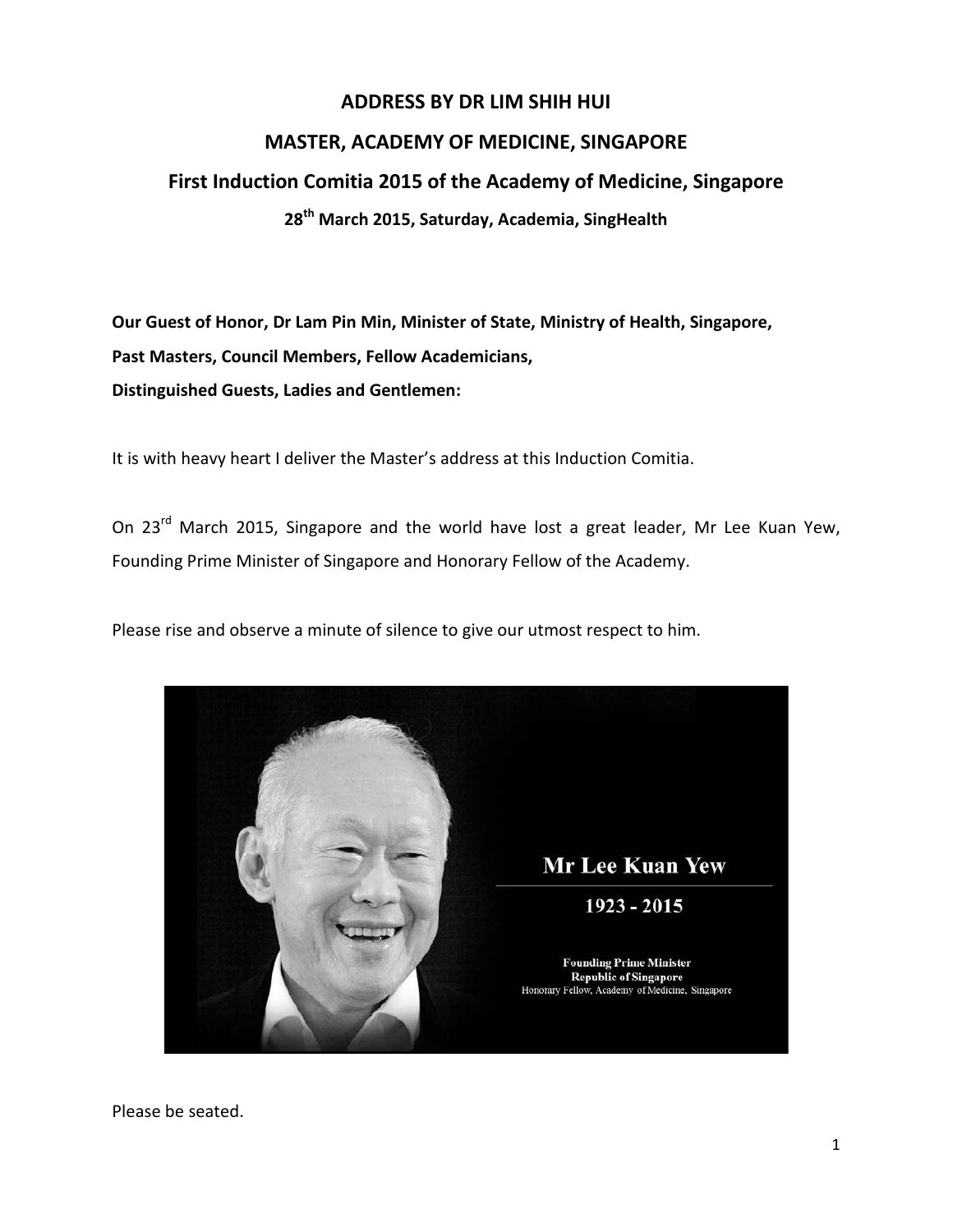Mr Lee is deeply respected as a far-sighted thinker, a profound strategist, a global visionary and an eminent international statesman of his era. He will be remembered by many for the remarkable and monumental accomplishments he had made in his life. The turbulent times and precarious future of Singapore in the 1950s and 1960s gave him the opportunity to transform Singapore from a Third World country to a First World nation in just 3 decades.

The two Chinese proverbs, "时势造英雄", i.e. "current state of affairs creates a hero", and "英 雄造时势", i.e. "a hero creates or changes the state of affairs", are both applicable to Mr Lee. What he had done for Singapore can truly be described in Chinese as "空前绝后" i.e. unprecedented and unrepeatable. He is a not just a Giant of one Generation "一代巨人", but a true Giant of History "历史巨人", a phrase which is recently used by Mr Obama, President of the United States of America to describe Mr Lee.

Our very existence as a globally respected medical community here in Singapore was contributed by the direction and leadership provided by Mr Lee, his team and his successors. Through strong primary, secondary and post-secondary education, as well as the creation of a solid healthcare system especially in infrastructure development and healthcare financing, we medical professionals have moved from providing basic medical needs, treating communicable diseases, reducing perinatal mortality and morbidity, and handling public health problems to providing the highest standard of care for patients with vascular, metabolic, neurological, ophthalmic and cancer-related diseases. With increasing life expectancy and better work-life balance, we are now helping our patients to prevent and delay complications arising from chronic diseases.

Most of us have travelled overseas for specialized medical training under the Health Manpower Development Programme at least once in our life time, and attended regional and international conferences, as many as several times per year. Such opportunities could be viewed as the norm nowadays, but this is not the case for many of our counterparts in the developing countries. We now have doctors coming from developing world to our public institutions for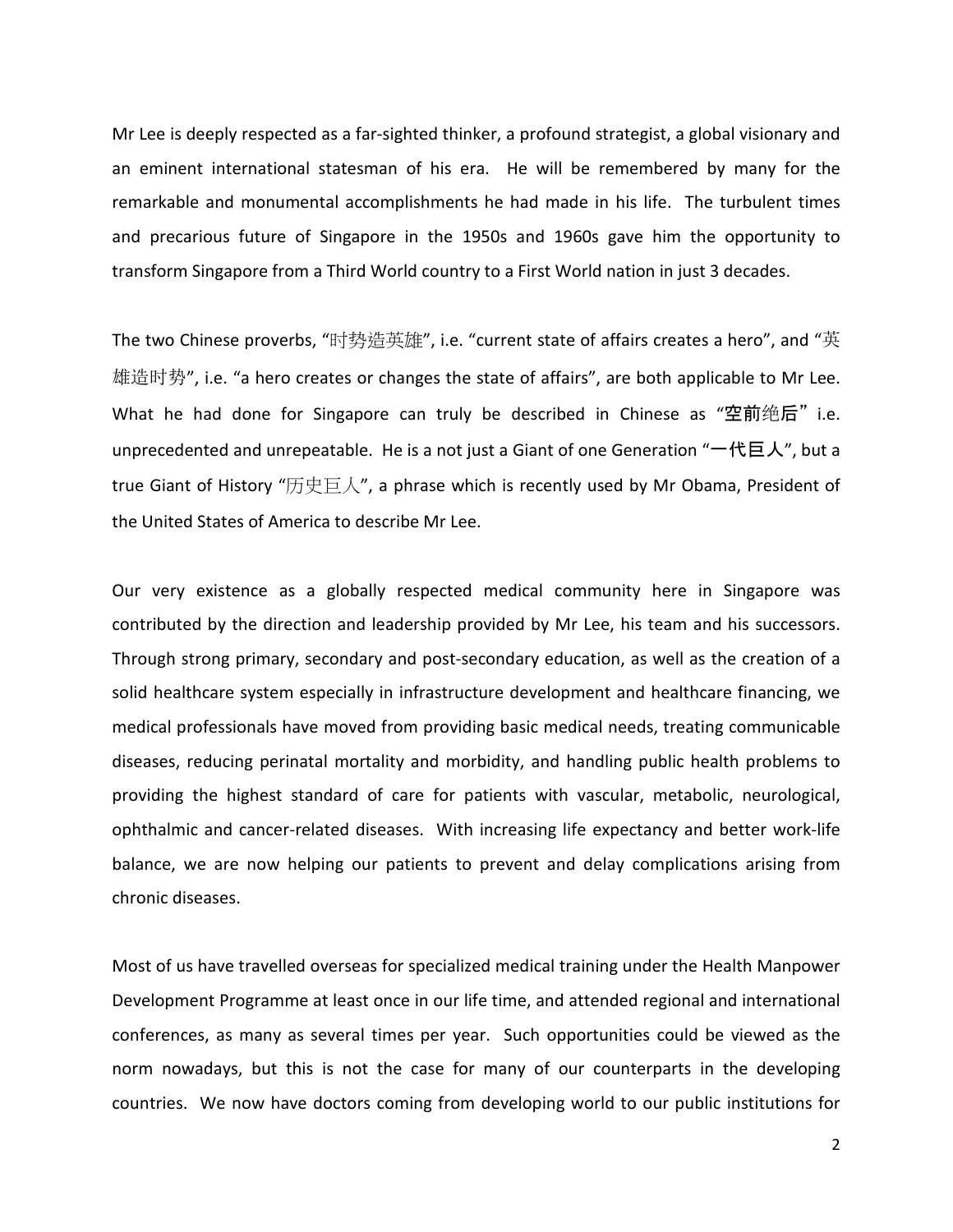clinical fellowships funded by us, and these fellows treasure the time spent with us as they know that they are not as lucky as us who could travel overseas easily.

Many of us probably have contributed to educational and humanitarian work in Asia during peacetime and disaster. We have the chance of witnessing and experiencing different healthcare systems in less privileged countries and communities, something similar to what we had gone through in the 1980s to 1990s. Delivering our speeches and interacting with delegates in English during teaching courses and workshops seem quite natural to us. However, in Asian countries where English is not their first language, these participants struggle to understand and communicate with us through translation or broken English. Only then I appreciate the policy of bilingualism and the reason to make English language the administrative language in Singapore. Every time I returned to Singapore from these overseas' trips, the beauty and efficiency of our Changi airport and the ease of traveling home always remind me how fortunate I am to live in Singapore.

We have also organized regional and international conferences in Singapore. The fact that many international medical organizations want to have their conferences held in Singapore speaks for the great work Mr Lee have done to make Singapore safe, clean, efficient and accessible. We might have taken these for granted and do not realize that we are "身在福中不 知福", which means "unaware of the good fortune we are now in", but without Mr Lee's leadership and his chosen teams, we would not have progressed so far in a short period of time. Truly, we are indebted to Mr Lee for giving us what we have now.

In 1975, Academy hosted the  $10<sup>th</sup>$  Singapore Malaysia Congress of Medicine. The Guest of [Honour](http://ams.edu.sg/viewpic.aspx?file=media%5c590_fi_807.jpg) at the opening ceremony and Induction Comitia was Mr Lee Kuan Yew. He was [conferred Honorary Fellowship](http://ams.edu.sg/view-pdf.aspx?file=media%5c2380_fi_658.pdf&ofile=LKYconferment_AMS_Master_Speech.pdf) of the Academy, the first Singaporean who received such honor, for his effort in strengthening the under- and postgraduate medical education, as well as for the full support to improve Singapore's healthcare which included rebuilding of the Singapore General Hospital at that time and planning of a new hospital at Kent Ridge.

3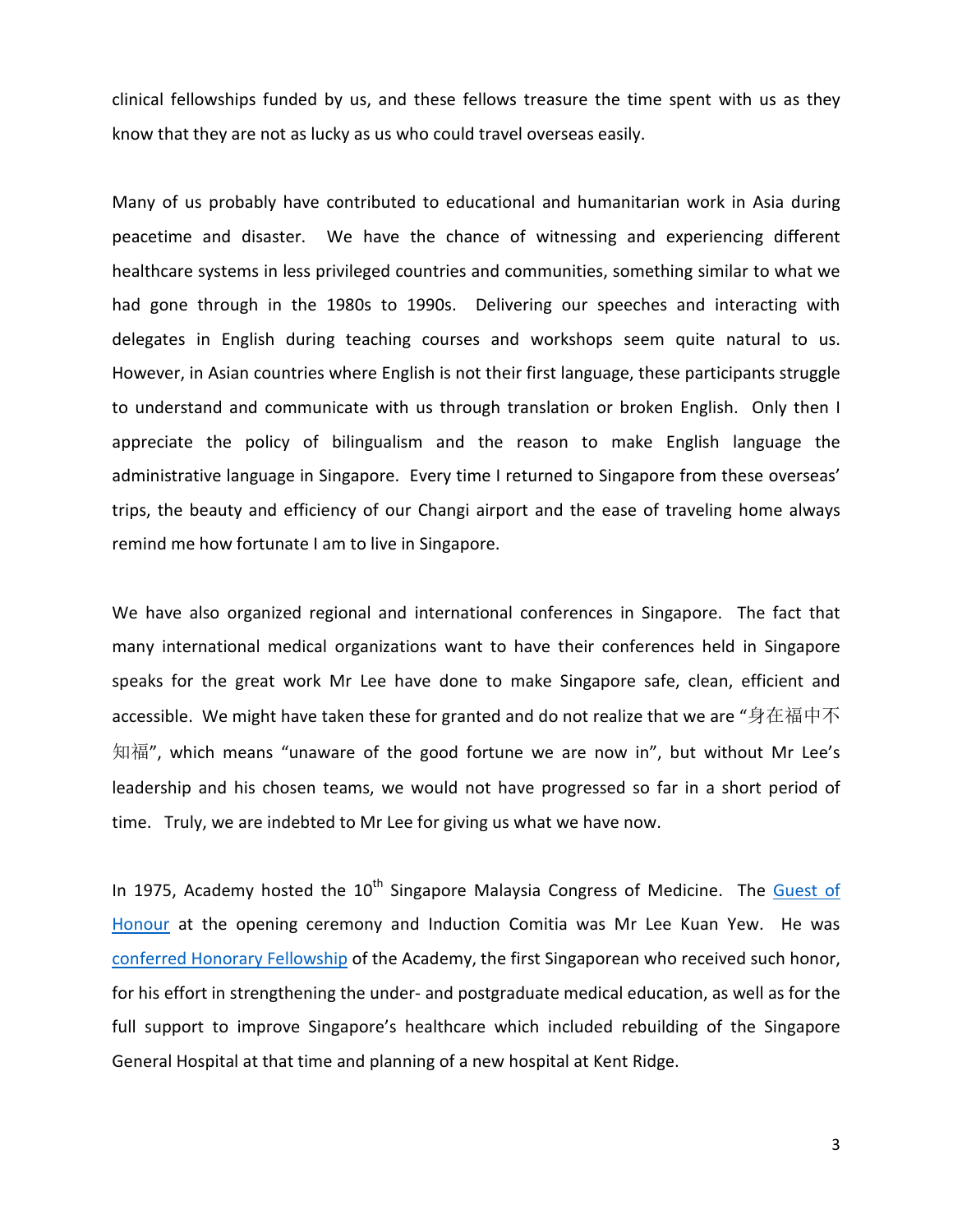In his [speech](http://ams.edu.sg/view-pdf.aspx?file=media%5c2378_fi_136.pdf&ofile=LKY_speech.pdf) at the conferment ceremony, Mr Lee said: "*The Academy of Medicine stands for Standards of Excellence. This is not an aspiration easy to achieve. The standard of the medical profession in Singapore has always been high. In a period of rapid university expansion throughout the developed and developing world, standards have fallen in many universities. We cannot let this happen in Singapore*".

I am glad that our Past Masters, previous and current Councils have not let our standards of Excellence down. Over the last 5 decades, Academy has grown in strength, with creation of new Colleges and Chapters for better professional development of specialists. From a size of 34 founding pioneer Fellows, the Academy now has close to 3,000 Fellows in 11 Colleges, 36 medical specialties, 5 medical subspecialties and 7 dental specialties. Our Fellows are now giving professional opinions to the Ministry of Health, more than 50 requests annually, and also providing independent expert opinions to Coroners' Court and police. Many of our Fellows are active members of Specialist Training Committees, Subspecialist Training Committees, Residency Advisory Committees, Joint Committee for Specialists Training (JCST), Specialists Accreditation Board, training institutions and medical schools, overseeing and contributing to the training and assessment of next generation of doctors. Through the Chapter of Clinician Scientists which was formed in 2012 and the Chapter of Clinician Educators formed in 2013, Academy now aims to achieve academic excellence in research and education.

The Chapter of Clinician Educators has been busy lately, hosted the HMDP visiting expert Prof Brian Hodges in January and conducted the Train-the-Trainers programme last month, preparing Fellows of the Chapter to conduct the Unit 1 of the Master of Health Professions Educations of the Maastricht University in Singapore.

It is with much regret that one of the most passionate clinician educators who is also the President-Elect, College of Surgeons, Singapore, Associate Professor Vijayan Appasamy passed away suddenly in Chicago, on  $19^{th}$  March 2015, at the age of 61.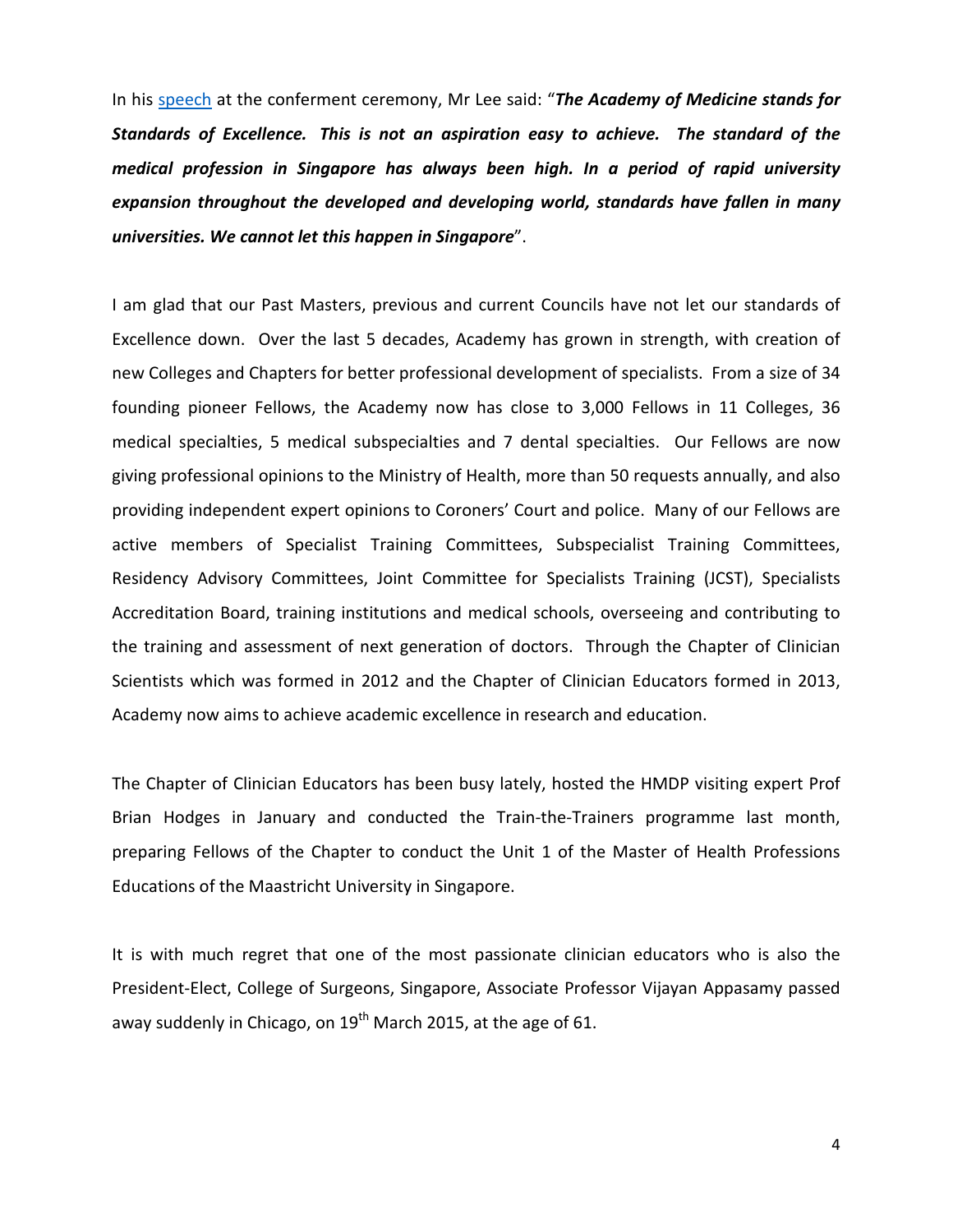

As described by his friends and colleagues, [Prof Appasamy,](http://www.lkcmedicine.ntu.edu.sg/aboutus/facultyandstaff/Education/Pages/Drvijayanappasamy.aspx) Mr V or Vijayan, was a trauma surgeon, caring doctor, nice gentleman, meticulous researcher, altruistic volunteer, dedicated teacher, inspirational mentor, trusted colleague, excellent administrator and unwavering friend, who had touched countless lives in many ways.

Helping less fortunate people has been a central feature of Vijayan's life for the past 30+ years. Though his job already involved helping people through performing life-saving surgical procedures, Vijayan's concern for the well-being of others did not stop when he ends his office day. Hailing from a humble background, Vijayan walked to and from school while growing up because his family could not afford the bus fare. He shared that his family struggled to send him and his siblings to school and that instilled in him the importance of giving back to society. He believed that a little help could go a long way in making a difference in people's lives.

From 1980s, he served in various grassroots organizations and undertook various initiatives to reach out to youths and the elderly. He served in Drug Rehabilitation Review Committee for 15 years and Home Detention Advisory Committee for 8 years. Another initiative was the setting up of a small neighborhood library. The library was set up to encourage young readers to inculcate a love for reading. He also engaged them to run the library. The library soon became a spot for children and their families to gather.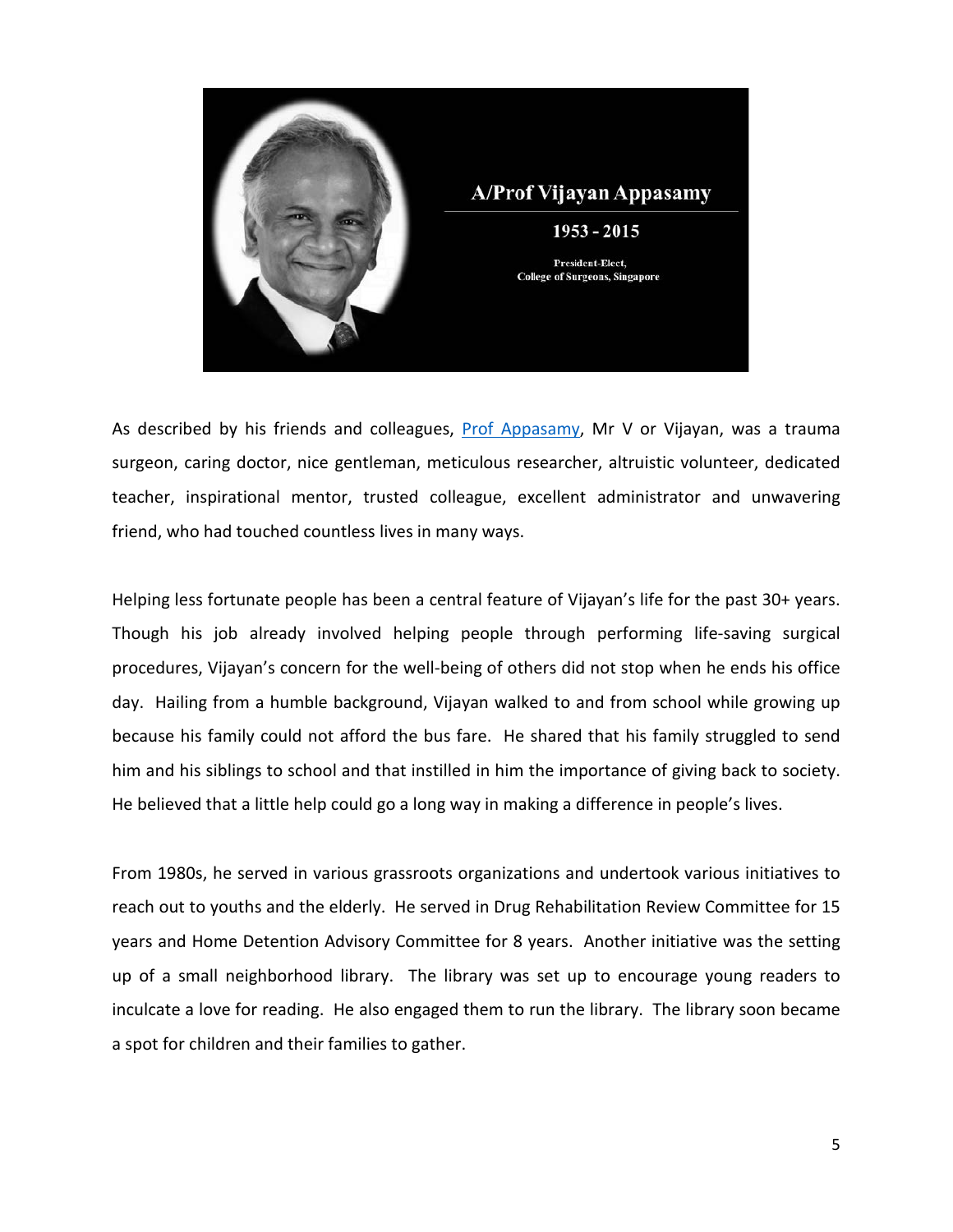For his voluntary work done for the communities and various committees at Tan Tock Seng Hospital, National Health Group, Ministry of Health and Ministry of Home Affairs, he was honored with many [awards,](http://www.lkcmedicine.ntu.edu.sg/aboutus/facultyandstaff/Education/Pages/Drvijayanappasamy.aspx) including several long service awards and medals, Excellent Service Award (Gold) of the Spring Singapore, Health Care Humanity Award of the Singapore Courage Fund, Public Service Medal (Pingat Bakti Masyarakat, PBM) and the [Public Service Star](http://news.nus.edu.sg/highlights/301-congratulations-to-our-national-day-awards-2011-recipients) (Bintang Bakti Masyarakat, BBM).

As a passionate educator, sharing of knowledge and cultivating a sense of curiosity and an inquisitive mind in fellow junior clinicians and students were a bonus to him. He strongly believed in lifelong learning and always reminded us that "to teach is to learn twice!" Even at the age of 58, he pursued a Master degree in Medical Education so that he could teach better. For his commitment and leadership in medical education, he was honored with NHG Education Leaders award.

I got to know Vijayan in 2011 when he became the Honorary Secretary of the College of Surgeons, Singapore. Subsequently he was appointed a member of JCST and we interacted frequently during the weekly JCST Co-Chair Meetings. I always paid particular attention to what he shared, as his years of experience and wisdoms assisted JCST to make certain difficult training decisions, even though some of these decisions were not related to surgery. Our Academy and JCST staff liked him a lot, as he took his assigned task very seriously, very thorough in his job and yet a warm and affable man to work with. I was very glad when he was elected the next President of the College of Surgeons and would join the Academy Council soon after AGM. Now that he has left us, it is a great loss to the Chapter of Clinician Educators, College of Surgeons and the Academy.

Mr Lee and Vijayan have departed this world, but they will always live in our memories. As said by Albert Einstein, "*Only a life lived for others is a life worthwhile*". Both their lives are fulfilled by serving others. Mr Lee's legacy is unprecedented and unrepeatable, and Vijayan's spirit of helping less privileged and educating others can and will be perpetuated.